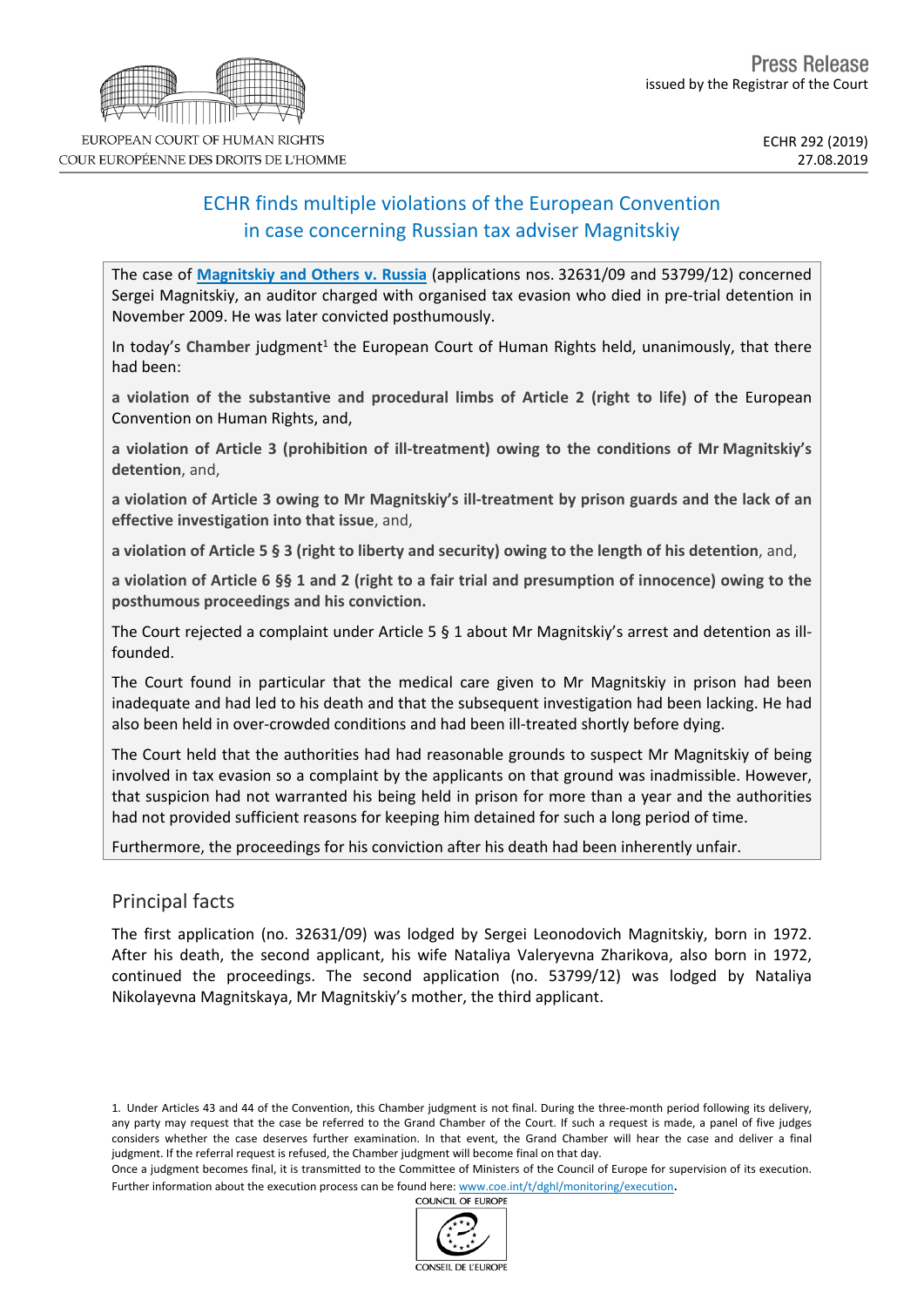Mr Magnitskiy was the head of tax at the Moscow legal and audit firm Firestone Duncan. Its clients included the Russian subsidiaries of the Hermitage Fund, at the time the largest foreign investment fund in Russia. Hermitage's Moscow office was headed by a US national, William Browder.

In 2007 a court order authorised a change in ownership of three Hermitage subsidiaries, with the new owners then applying for and being paid a tax refund of some 5.4 billion Russian roubles (about 145 million euros). Hermitage found out about this process through lawyers' letters.

Lawyers for the three subsidiaries accused officials from the investigation department of the Ministry of the Interior of fraud. They were alleged to have appropriated the subsidiaries' company seals and other documents during a separate tax investigation into a Hermitage client, Kameya, and to have carried out a fraudulent re-registration of the subsidiaries.

In February 2008 a special investigator of the Investigative Committee of the Prosecutor General's Office began looking into Hermitage's allegation about the theft of the three companies. In June 2008 Mr Magnitskiy spoke to the investigator about the ownership change and tax refund, including alleged criminal misconduct and abuse of office by investigation department officials.

In July 2008 the head of the Investigative Committee of the Ministry of the Interior joined the Kameya case with three other cases of suspected tax evasion committed by a criminal group. Mr Magnitskiy was placed under arrest in November 2008 and was charged with two counts of aggravated tax evasion committed in conspiracy with Mr Browder.

Mr Magnitskiy was placed in pre-trial detention, which was extended several times, and was still in a remand prison when he died on 16 November 2009.

Prior to his death he had complained many times of ill-health. A prison hospital surgeon diagnosed cholelithiasis and chronic cholecystopancreatitis and prescribed drugs, an ultrasound examination and surgery. However, Mr Magnitskiy was moved to another remand prison, which, according to the applicants, did not have the necessary medical facilities and which repeatedly ignored his requests for treatment despite his being in severe pain.

Owing to a worsening in his condition, Mr Magnitskiy was ordered to be transferred to another facility, remand prison no. 77/1, for treatment, although the move was delayed for several hours. He was finally examined there but while the doctor was writing her notes she found that he had begun to behave in an aggressive fashion. He was placed in handcuffs and an official report later stated that a rubber truncheon had been used. A civilian emergency psychiatric team was called out, but by the time they had been admitted into the prison Mr Magnitskiy had died.

The authorities carried out investigations which did not result in any criminal liability being established in respect of persons responsible for Mr Magnitskiy's detention and treatment.

The authorities pursued their investigation of Mr Magnitskiy after his death. In July 2013 he was found guilty in a posthumous conviction of leading tax evasion. The criminal proceedings against him were then discontinued and no sentence was imposed on him.

## Complaints, procedure and composition of the Court

The second and third applicants complained under Article 2 (right to life) and Article 3 (prohibition of inhuman or degrading treatment) that the authorities had failed to provide medical care to Mr Magnitskiy and had been responsible for his death. The third applicant complained that the investigation into his death had not met Convention requirements.

Under Article 3, the applicants alleged that the conditions of Mr Magnitskiy's detention in remand prison no. 77/5 from 2 December 2008 to 28 April 2009 had been appalling. Under the same provision, the third applicant alleged that Mr Magnitskiy had been ill-treated by prison guards in remand prison no. 77/1 on the day of his death and there had been no effective investigation.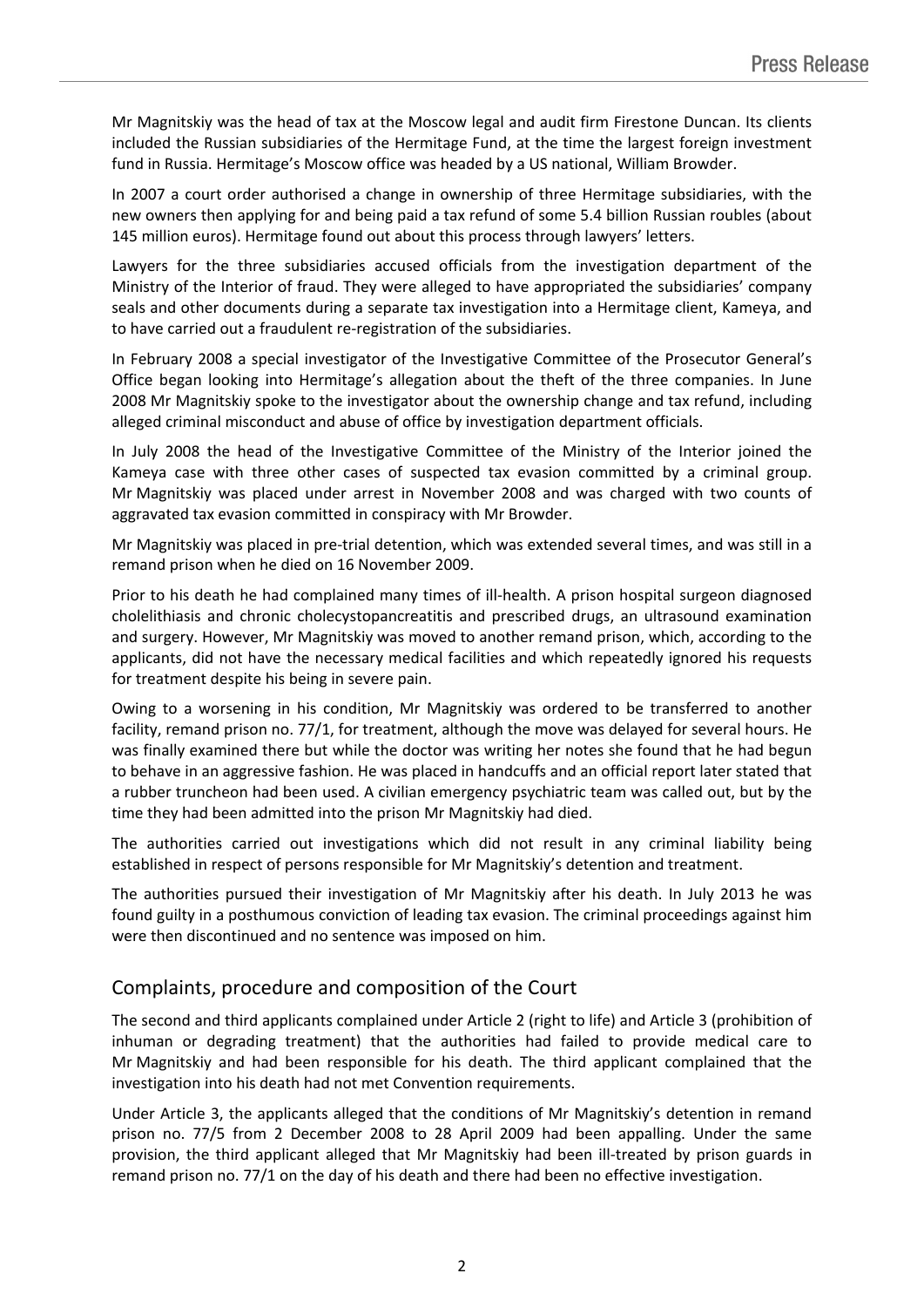The applicants complained about Mr Magnitskiy's detention under Article 5 §§ 1 (c) and 3 (right to liberty and security), in particular that there had been no reasonable suspicion of a criminal offence and that the length of his detention had breached the reasonable time requirement.

The second and third applicants alleged that the criminal proceedings against Mr Magnitskiy and his posthumous conviction had breached Article 6  $\S$  1 (right to a fair trial). The third applicant complained that the conviction had violated the presumption of innocence principle in Article 6 § 2.

The applications were lodged on 11 June 2009 and 21 August 2012 respectively.

Judgment was given by a Chamber of seven judges, composed as follows:

Vincent A. **De Gaetano** (Malta), *President*, Georgios A. **Serghides** (Cyprus), Helen **Keller** (Switzerland), Dmitry **Dedov** (Russia), María **Elósegui** (Spain), Gilberto **Felici** (San Marino), Erik **Wennerström** (Sweden),

and also Stephen **Phillips**, *Section Registrar.*

## Decision of the Court

#### Article 2

The Court found a number of shortcomings in the medical treatment given to Mr Magnitskiy while he was in detention. In particular, the authorities had failed to carry out a number of diagnostic measures or to allow him to see a surgeon, who could have decided on an operation. It was possible that the lack of such a consultation had contributed significantly to his death.

The prison where he was being held at the time had not had the necessary facilities to treat him and the measures taken on the day of his death to handle the emergency situation that had arisen were particularly inadequate. While the authorities had decided to transfer him to a prison which had the necessary facilities in the morning, he had not actually been moved until the late afternoon. The Government had not provided explanations for that situation and the Court held that such delays in a serious medical emergency appeared to have been unreasonably long and manifestly inadequate.

The Court found that the authorities had deprived Mr Magnitskiy of important medical care and had failed to comply with their duty to protect his life under Article 2.

As for the duty of an effective investigation, which is also incumbent on States under this provision of the Convention, the Court noted that the authorities had acted quickly to secure evidence and had opened a criminal case within eight days of the death.

However, the autopsy had not been thorough and the CCTV footage from the prison where he had died had not been obtained until 2011. The official decision of March 2013 to close the case on his death had been perfunctory, not addressing key issues. The prosecution of one of the doctors was time-barred which by itself showed the investigation's lack of effectiveness.

The authorities had thus failed to carry out an effective criminal investigation into alleged medical negligence as the cause of Mr Magnitskiy's death, violating the procedural obligation of Article 2.

#### Article 3

*Conditions of detention*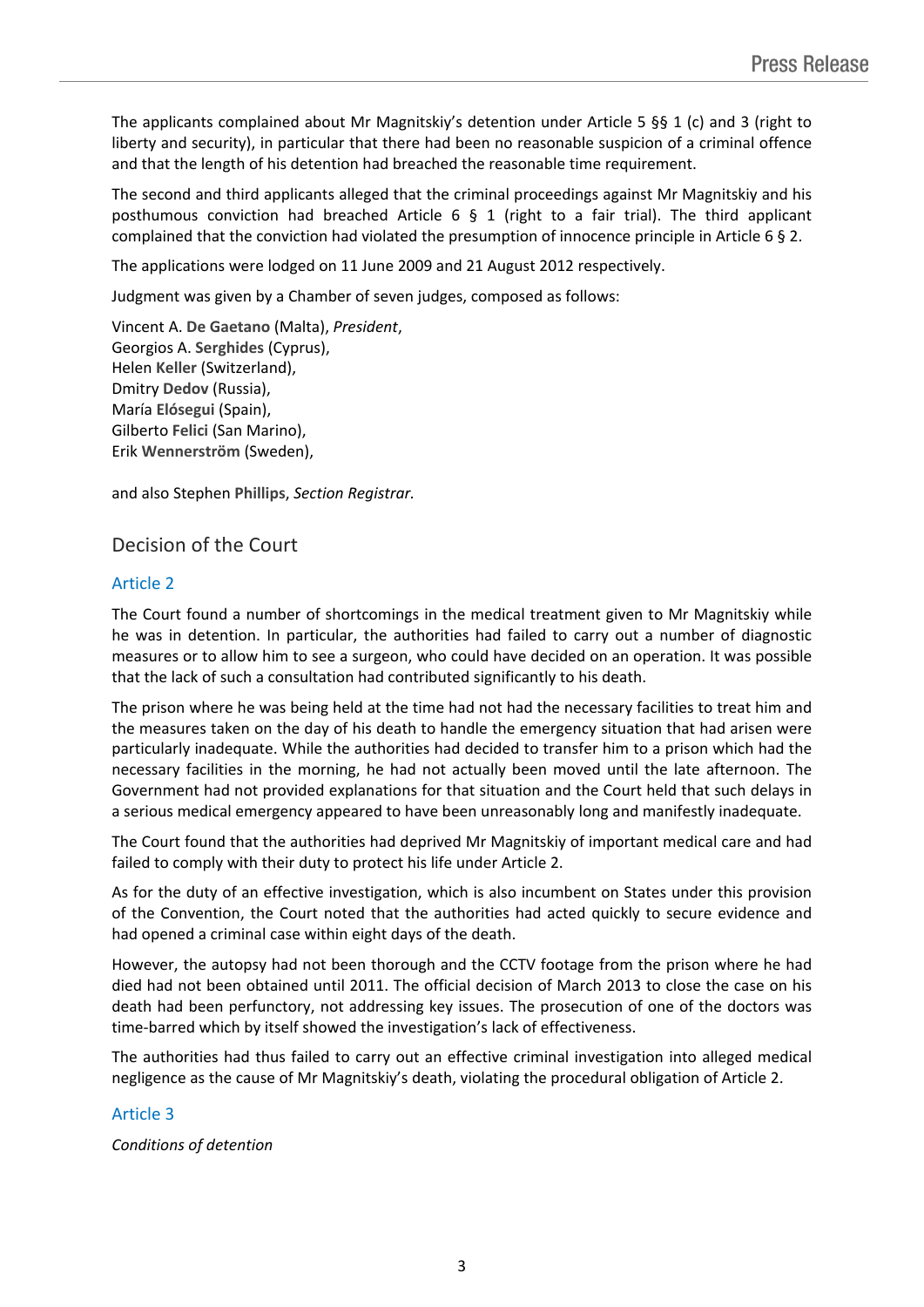The Court noted that the Government and the applicants differed on the conditions of Mr Magnitskiy's detention in remand prison no. 77/5 from 2 December 2008 to 28 April 2009, with the Government stating that he had had around four square metres of individual space and the applicants stating that this submission was groundless as there was no evidence for it.

The Court took note of the Government's statement that the relevant records, the facility's logbook and its population register, had been destroyed as the time-limit for keeping them had passed. On the other hand, the Government had provided little other evidence to back up its submission.

The Court thus relied on previous cases concerning that particular prison and evidence supplied by the first applicant. It found that he had shared cells of between 20 and 30 square metres with eight to 15 other inmates and had not had an individual sleeping place. Overall he had been held in conditions of severe overcrowding and had thus suffered a violation of his rights under Article 3.

#### *Ill-treatment in prison and investigation*

The Government submitted that Mr Magnitskiy had been handcuffed on the evening of his death owing to aggressive behaviour caused by toxic psychosis but that no equipment such as a rubber truncheon had been used on him. The third applicant alleged that Mr Magnitskiy had been handcuffed and beaten with such a truncheon several hours before his death.

Given the domestic medical expert findings that Mr Magnitskiy had had bruises and abrasions on his wrists, hands and left leg, and that it had not been ruled out that he could have been hit with a police truncheon, the Court considered that his injuries could arguably have been caused by his being beaten by prison officers. Those circumstances gave rise to a presumption in favour of the third applicant's version of events and satisfied the Court that her allegation was credible.

The Court noted that the authorities had begun a preliminary enquiry without undue delay after the death. The investigating authority had not addressed concerns about the use of force on him after the on-site examination and autopsy had found injuries on his body. Nor had it tried to clarify discrepancies between a prison guard's statement of a rubber truncheon being used on Mr Magnitskiy and the investigator's finding in the case that only handcuffs had been applied.

In addition, the domestic authorities had concluded that the injuries had been self-inflicted but no witnesses had seen him inflicting those injuries himself.

The Court concluded that the investigation into Mr Magnitskiy's death had not been thorough or effective and had not met the requirements of the procedural limb of Article 3 of the Convention. It also accepted the third applicant's submissions that Mr Magnitskiy had suffered ill-treatment and that there had thus also been a violation of the substantive limb of that provision.

## Article 5 § 1

The applicants argued that Mr Magnitskiy's arrest had not been based on a reasonable suspicion of a crime and that the authorities had lacked impartiality as they had actually wanted to force him to retract his allegations of corruption by State officials. The Government argued that there had been ample evidence of tax evasion and that Mr Magnitskiy had been a flight risk.

The Court reiterated the general principles on arbitrary detention, which could arise if the authorities had complied with the letter of the law but had acted with bad faith or deception. It found no such elements in this case: the enquiry into alleged tax evasion which had led to Mr Magnitskiy's arrest had begun long before he had complained of fraud by officials. The decision to arrest him had only been made after investigators had learned that he had previously applied for a UK visa, had booked tickets to Kyiv, and had not been residing at his registered address.

Furthermore, the evidence against him, including witness testimony, had been enough to satisfy an objective observer that he might have committed the offence in question. The list of reasons given by the domestic court to justify his subsequent detention had been specific and sufficiently detailed.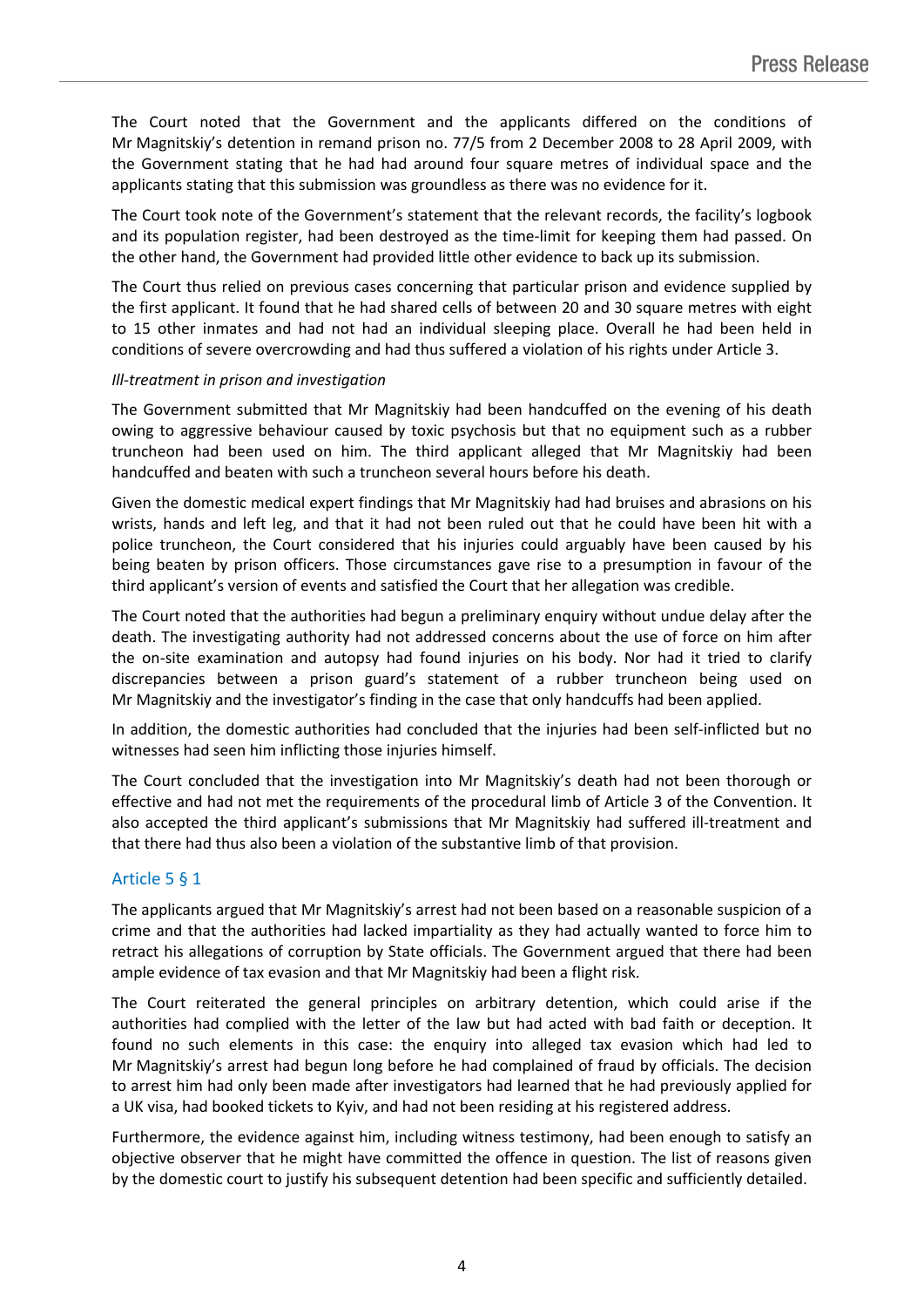The Court thus rejected the applicants' complaint about Mr Magnitskiy's arrest and subsequent detention as being manifestly ill-founded.

## Article 5 § 3

The Court noted that Mr Magnitskiy had been detained from 24 November 2008 to his death in prison on 16 November 2009. Weighty reasons were required to justify such a long period of detention, which the authorities had given as the seriousness of the alleged crime and the possibility of his absconding or influencing witnesses.

However, the Court found that such reasons had not been sufficient. In particular, the fear of his absconding had been based on the fact that before his arrest he had been preparing to leave Russia and had applied for a UK visa. That concern might have been relevant at the initial stage of his detention, but had become increasingly irrelevant with time.

As for the concern about his influencing witnesses, the domestic courts should have analysed other pertinent factors, such as progress in the investigation or judicial proceedings and his character. In fact, the authorities had inverted the presumption in favour of release, holding that he should continue to be detained in the absence of new information warranting his release.

The Court held that there had been a violation of Article 5 § 3 as the authorities had extended his detention on grounds which could not be regarded as sufficient to justify its duration.

## Article 6 §§ 1 and 2

The applicants submitted that the posthumous proceedings that had led to Mr Magnitskiy being found guilty of tax evasion had been carried out against their will. They argued that the investigation and trial had been unfair and noted that the Constitutional Court had found that such proceedings should only be held if they led to rehabilitation at the request of a suspect's family.

The Government argued that the criminal proceedings had protected the interests of the second and third applicants, who had not consented to the case being discontinued. The family's rights had been secured by the appointment of a lawyer by the court.

The Court noted that fundamental aspects of the right to a fair trial were that criminal proceedings had to be adversarial and that an accused should be able to appear at trial – the trial of a dead person inevitably ran counter to such principles.

It took note of the Government's arguments about the necessity for the trial, but noted that it had not concerned rehabilitation, which could be a reason for posthumous proceedings. The key issue for the Court was that judicial examinations had to be free of any risk of the posthumous conviction of someone whose guilt had not been established in court when the person was still alive.

The Court concluded that the posthumous proceedings which had ended in Mr Magnitskiy's conviction had breached Article 6 § 1 of the Convention owing to their inherent unfairness.

It also observed that a fundamental rule of criminal law was that criminal liability did not survive the person who committed the criminal act, a rule which guaranteed the presumption of innocence. That rule had been breached as Mr Magnitskiy had not stood trial and had been convicted posthumously and there had thus been a violation of Article 6 § 2 of the Convention.

## Just satisfaction (Article 41)

The Court held that Russia was to pay the two applicants 34,000 euros (EUR) jointly in respect of non-pecuniary damage.

*The judgment is available only in English.*